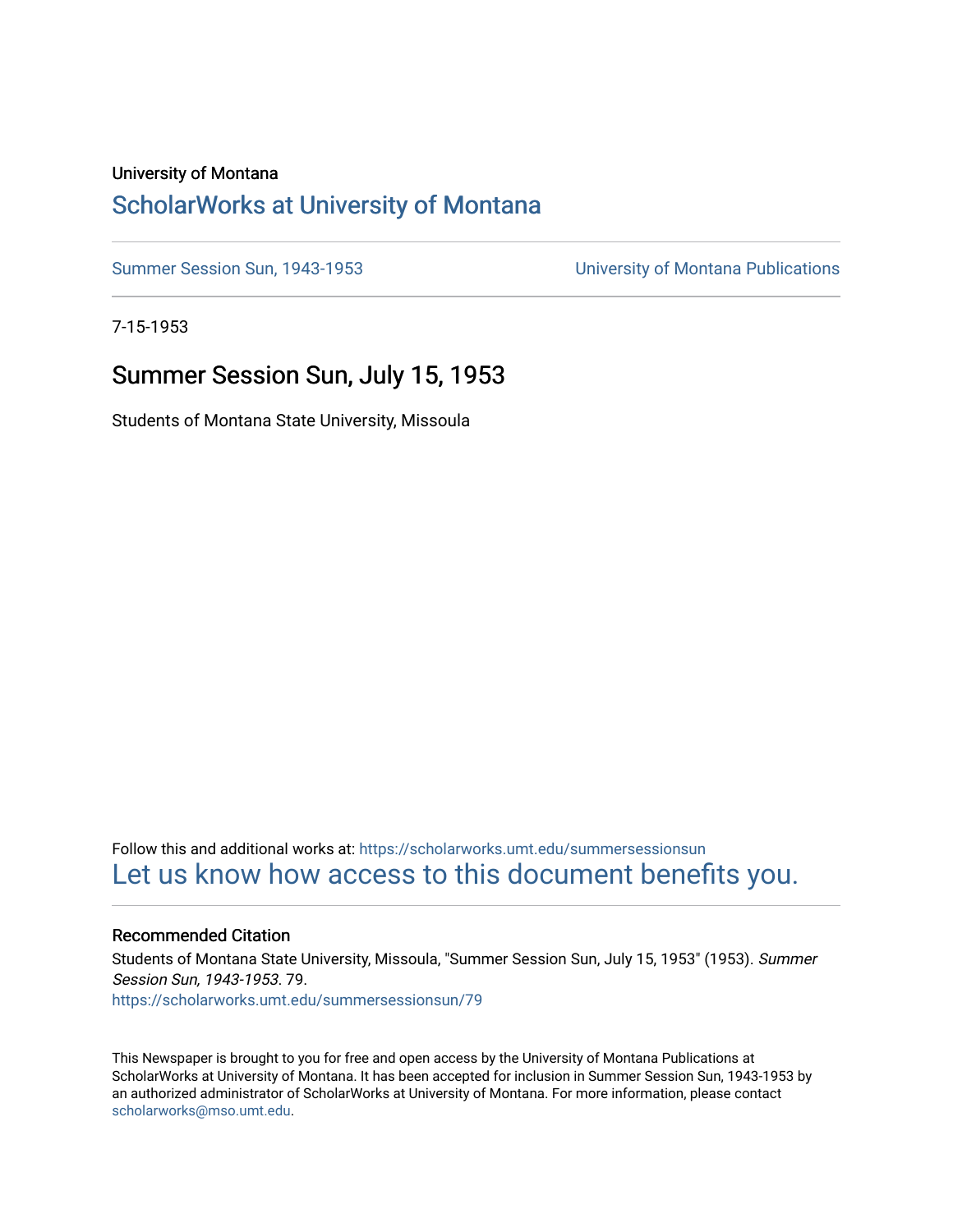# *Top Mentors Head Coaching Clinic*

Montana State University's week-long coaching clinic starts Monday, July 20, and will feature three of the nation's top coaches.

Jack Curtice, University of Utah's director of athletics and head football coach, will stick close to the fundamentals of football, according to his course outline for the clinic. He has coached football for 23 years, and has compiled a record of 171 games won, six tied, and 43 lost.

Curtice's daily lecture sessions for the week will be devoted to: 1. The philosophy behind the football attack and signal system; 2. Fundamentals of running attack; 3. Fundamentals of passing attack; 4. Defense against all types of attacks; 5. Review and roundup of material presented with time allowed for answering questions on the above material.

The Utah Redskin coach will show movies displaying a variety of single wing and T-formation teams. He will also present a training film that the Utes made on fundamentals.

Joe Hutton, Hamline university, St. Paul, will handle basketball instructions. The "Canny Scot" has dominated the Minnesota College conference with his basketball teams for almost a quarter-century. His Pipers have won 17 championships and placed second three times.

Hutton's instruction sessions will



JACK CURTICE

deal with: 1. Individual .offense; 2. Individual defense; 3. Hamline's team offense; 4. Hamline's team defense; 5. Pivot play; 6. Coaching pointers.

He has advised the coaching school director that he will be glad to make changes in his lecture subjects to fill the wishes of coaches attending the clinic.

Basketball movies to be shown are Hamline vs. Long Island; Hamline vs. Wyoming; Hamline's trip to Honolulu; and world champion-



JOE HUTTON

ship film of the Minneapolis Lakers.

Roland "Kickapoo" Logan, Los Angeles, will give Montana high school mentors the benefit of his many years of training techniques. He has been trainer for such great athletes as Glenn Cunningham, James Bausch, Jimmy Foxx, Lefty Grove, Marshall Goldberg, "Tuffy" Leemans, Harry Stella, and many others. "Kickapoo" is the only trainer to condition two Sulli-



"KICKAPOO" LOGAN

van award winners. He will also talk about the treatment of athletic injuries.

Harry Adams, MSU's track coach, will give talks in his special field. His lectures will concern: Fundamentals of the javelin throw; the running broad jump; and other events to be chosen by the class.

About 100 students are expected to enroll for the clinic. Special registration will be held Monday in the Men's gymnasium. Harry Adams will direct the school.

# **Poison Plans Centennial Celebration**

Poison's historical Centennial Celebration will be conducted Aug. 8 and 9, with the theme "Years of Conflict." Many conflicting interests, on which the history of Montana is based, will be dramatized for the audience.

Depicted will be years of conflict between the Indians and the white man; independent fur traders and the monopolizing fur companies; fair-minded "blanket traders" and the degrading "whiskey traders," each trying to win the Indians over; the missionaries and the pioneers; the "whiskey traders" and the Jesuit missionaries could not live with each other, as they were each trying to exert their influence over the Indians. These are only several of the conflicts to be seen during the celebration.

Great personages such as David Thompson, Father De Smet, and Isaac Stevens will also be dramatized for the enjoyment of the audience.

A hillside south of Poison will be the site of these enactments of early Montana and Northwest history.



**ier Session** 

# **Voice Instructors Workshop To Follow National Pattern**

Following the workshop pattern of vocal education as set up in universities throughout the nation, Montana State University will hold its annual voice teachers workshop during the week of August 3-8.

The workshops were founded by the National Association of Teachers of Singing, Inc. for summer instruction and additional knowledge of voice techniques.

John L. Lester is the workshop chairman. Mrs. Ruth Evelyn Stoughton and Dr. Luther A. Richman are co-chairmen. The workshop and N.A.T.S. faculties will instruct classes in the ultra-modern MSU School of Music.

The workshop will consist of classes in grade and high school instruction and will include professional men in the field of psychology, speech, and radio. NATS

faculty will be composed of visiting lectures from other colleges; three of whom are Hadley R. Crawford, professor of voice, Simpson college, Indianapolis, Iowa; E. Clifford Toren, chairman of voice department, Northwestern university, Evanston, 111.; and Walter Welti, dean of music school, Utah State Agricultural college, Logan, Utah. Hasmig Gedickian, assistant professor of music, is MSU's representative on the NATS faculty.

The Opera Workshop of MSU will give an evening of contemporary opera, Thursday night. The rest of the evenings will be left open to give the members a chance to enjoy the entertainment and recreational facilities of Missoula and the surrounding area.

Registration will be in the School of Music on Sunday, Aug. 2 from 2

# **Many Education**

**Graduates Placed** Approximately 80 per cent of

the 1953 education graduates have been placed in teaching positions for the coming year. In addition to placement of current graduates, a large number of former graduates who are registered with Teacher Placement have been placed in new teaching positions for the 1953-54 school year.

#### WORKSHOP CONFERENCE

The third annual regional Northwest Elementary Workshop conference will meet on campus July 20. The workshop will continue through July 31.

to 5 p.m., and on Monday, Aug. 3 from 8 to 12 a.m. Rooms for members are located in the residence dorms for approximately \$10 for the duration of the workshop. The University dining rooms will serve meals during the week for \$10.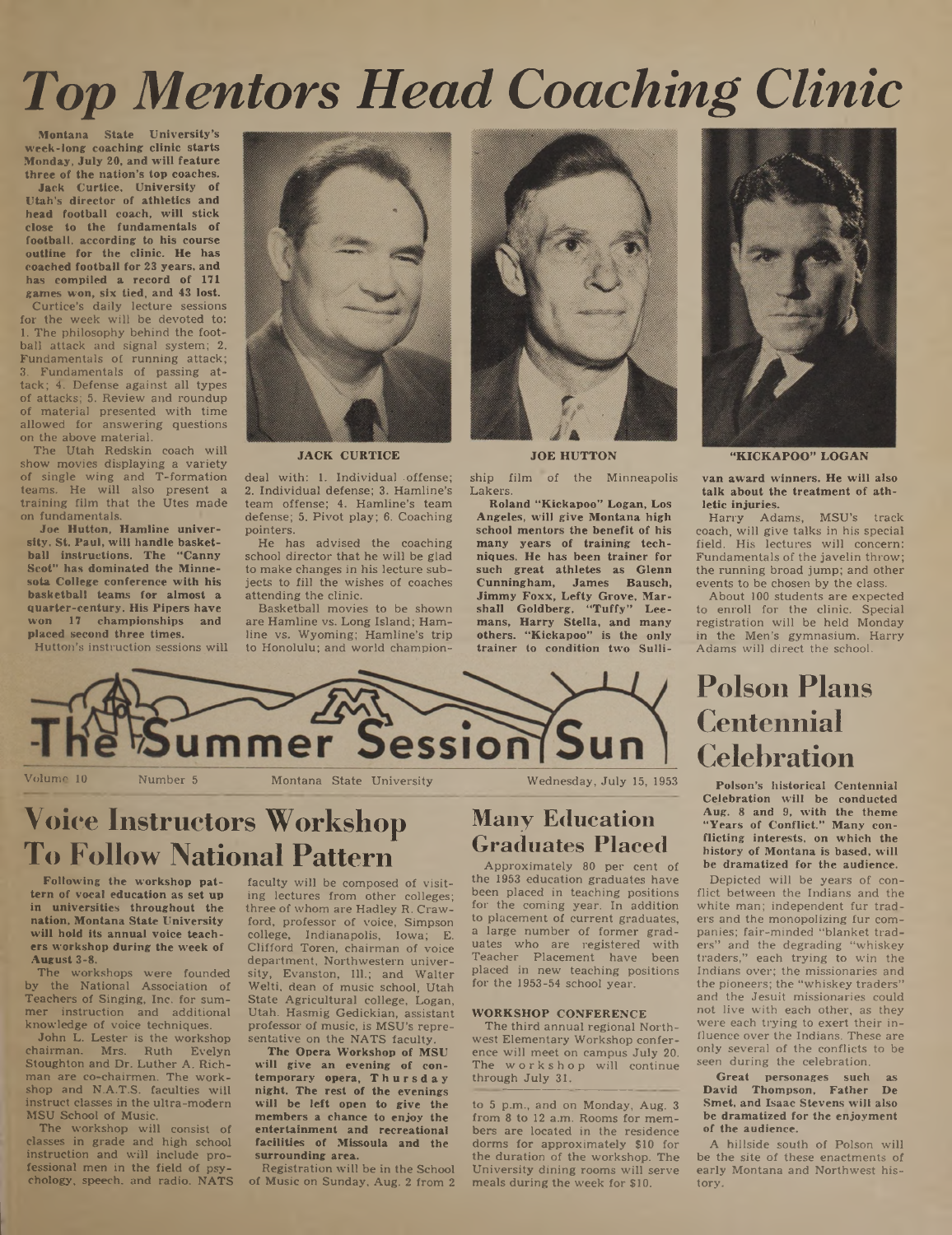

So here we are, almost at the half-way mark for the complete Summer college, and almost at the end of schooling for those who signed up for five weeks only.

So pause and take stock.

Your transcript will forever show that you put in some time here, and will show a teacher's estimate of your performance in class.

Whether that estimate is a comparison with what the rest did in that class, or against what that teacher's best student was once able to do, or against some hypothetical perfection, makes little difference. Even if you knew who you were being compared with, you would have to know everything pertinent about that person, and everything pertinent about that teacher, before it would mean anything.

You do know, however, that usually you would rather have an A on the transcript than a C, for whatever those marks may mean.

A better means of evaluating the results of your studies is in reference to yourself. Are you in any way changed by having taken the course? Did the course add anything to your total of knowledge? Did it "un-teach" you in any way, or "re-teach" you in what seems a sensible way?

For a number of you, the five weeks or ten weeks. course will be an item on your transcript which shows your supervisor that you have met certain state regulations about advanced training in a certain type of school, for a certain number of credits, in a certain length of time. If it did nothing more than this we^hope you had fun while you were here, and will have fun spending the handsome raise in your salary.

May we wish the very best we can for you: May you have learned something new—even if it be nothing more than a scrap of Western geography—and may you have had at least a few intellectual adventures so that you, as a person, may have grown a bit.

### *Faretvell to The Sun and All That*

end of this week, so this is the last Summer Session Sun for the summer. It may be that we will get one out, printed downtown, during the ninth week, but there is a long gap to fill just the same.

Hang on to this copy of the Sun—especially the calendar of coming events. There are a lot of big and important things still on the program—some of them which will bring well over 150 people to the campus.

You can't tell the horses without a program, so watch the calendar.

#### *You Can Believe This One*

This editorial is being written at 3 o'clock Tuesday afternoon. (You might remember the circumstances —we were having warm weather.)

Some pleasant February morning one rises from one's bed to see why the furnace doesn't turn off. One looks out and sees white streaks of snow skitter away across the threadbare lawn. One sets the thermostat up to what will be a comfortable 80 degrees—if the house ever gets that warm.

The time comes to leave for school and an 8 o'clock class. One puts on a snug wool sweater under the jacket; one puts on galoshes, then a scarf and overcoat ,then a hunting cap which has ear-flaps that can be turned down.

One goes out to the garage, praying for the strength of the battery. One drives to school by the dim rays of the street lights; it really isn't very light at 10 to 8 these mornings. One parks as close as possible to one's classroom building—a man could freeze to death if he tried to go too far in one of these Hellgate breezes.

Can you remember even these rugged times—even with the thermometer registering 105 degrees?

People have been known to complain about

our weather here. All we can say is, "That's right. You have to be rugged to take it here." That never fails to shut 'em up.

# **English Meet To Feature Study Outline**

Eleventh grade "Outline of the New State Course of Study" in high school will be presented, Thursday, July 16, to all high school English teachers, administrators, and faculty. Host to the meeting are the members of the Workshop in English Curriculum. The group meeting will be in the Bitterroot room of the Student Union from 3 to 4 p.m.

At this first workshop in several years, Mr. King, high school supervisor, will speak to the group. Miss Agnes Boner, director of the workshop, stated that Linus Carleton, acting dean of education, will be chairman of the group.

Miss Boner said that the outline is of the same type published previously by the workshop on ninth and tenth grade state courses of study.

### **Vocalists to Give Student Recital**

The students of Miss Hasmig Gedickian, assistant professor of music, will be presented in a song recital on Thurseday, July 16, at 3:10 p.m. in the auditorium of the Music building.

Students to appear are Mrs. Isobel Eaton, soprano; Margery<br>Crockett, mezzo-soprano; Betty Crockett, mezzo-soprano; Brinkman, soprano; Neil Dahlstrom, baritone; Alfons Ohlson, tenor; and Ward Smith, baritone.

### *Weekly Calendar*

**Monday** 

All day—Elementary Principles conference. 7:00—Social dancing.

Tuesday

7:00—Beginning Bridge.

**Thursday** 7:00—Duplicate Bridge.

#### Friday

7:00—Social Dancing.

# The university print shop is closing down at the

Published every Wednesday

de $\overline{35}$ 

### **MSU President Attends Meeting**

Pres. Carl McFarland, of Montana State University, left Sunday for Bozeman to attend a meeting of the Executive council of the University of Montana. The meeting was held Sunday afternoon.

Monday, he attended a conference of the Montana State Board of Education, also at Bozeman.

From Bozeman, he journeyed to attend a meeting of the Presidents of the Mountain States Athletics Conference.

Dr. Earl C. Lory, faculty athletics representative, flew from Seattle, Wash., to attend the meet.

*Free Class Ads* **...**

RIDERS WANTED: To Chicago and all<br>points further east, share expenses.<br>Leaving at the end of the 10-week<br>session and returning for fall quarter<br>Contact Cyrile Van Duser, Student<br>Union.

DRIVING EAST to New Jersey, July 19 or 20. Want two riders to share<br>expenses. Call Jim Melfi, 233 E. Beck<br>with or phone 8143.

### *Special Events*

July 15—Lecture, Paul Good, "Education and the United States Chamber of Commerce." July 16-17—D r a m a, "Bell,

- Book, and Candle."
- July 19—Cello recital—Dr. Epperson.
- July 21—Travis (Student Recital) at 8:15 p.m.

July 22—Lecture, Allan Nevins.

July 26—Recital, Mr. Andrie (violin).

July 27—Mont. Students' Recital, 8:15 p.m.

July 28—Mont. Artists' Recital, 7:00 p.m.

July 28—Lecture, Dr. Otto.

July 29—Recital, Dr. Newman (piano).

July 30-31—Evening of Contemporary Opera (Opera Workshop Players).

Aug. 4—Abel and Gray Recital, 8:15 p.m.

Aug. 5—Lecture, Walter Van Tilburg Clark.

Aug. 6—Evening of Contempory Opera (Opera Workshop Players).

Aug. 7—Music Camp program. Aug. 21—Lecture, "Air Age Education."

#### GEOLOGY TEACHER RESIGNS

The president's office has announced the resignation of Albert R. Glockzin, geology instructor. Mr. Glockzin will be replaced by Robert M. Weidman of Berkeley, Calif.

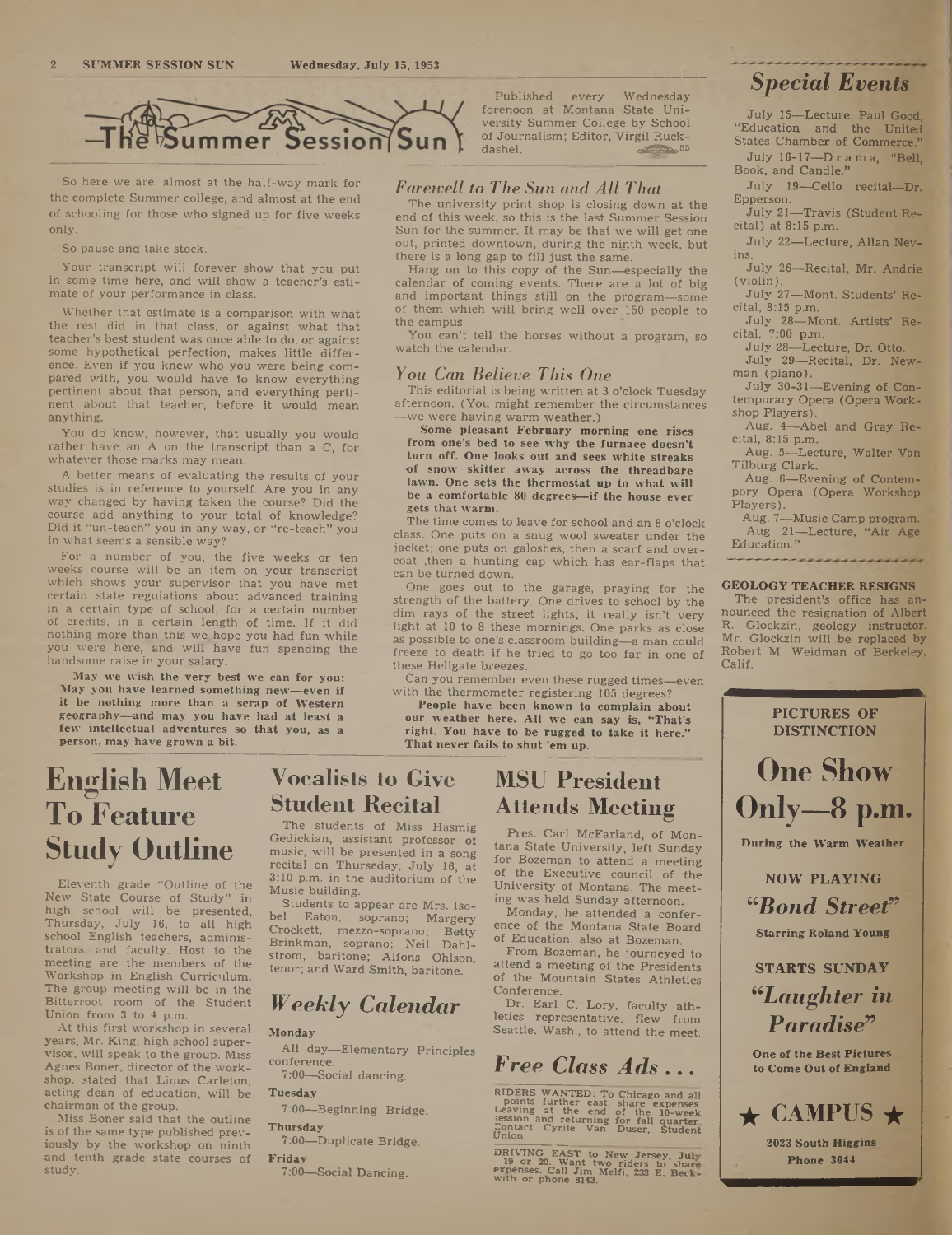# **Music School Co-sponsors Four Operas**

Four one-act operas co-sponsored by the MSU School of Music and the Roundup of the Arts will be featured in this year's summer opera at Montana State University, H. V. Larom, Roundup director, announced July 7.

John Lester, professor of voice and musical director, already has the four operas in rehearsal. Staging will be done by David W. Weiss, instructor in drama and technical director of the University theater.

Because of the popularity of last year's program, when many people were turned away, there will be three performances this year instead of one, Larom said. The dates are July 30 and 31 and Aug. 6. All four short operas will be played at each performance in Simpkins Little theater.

Professor Lester described the program as follows: " The Secrets of Susanne" by Wolfe-Ferrari, a light comedy full of melody; "The Monkey's Paw," a chamber opera in three scenes, words and music by Charles Hamm from the short story by W. W. Jacobs; Menotti's "The Telephone," which has been a success on Broadway and TV; and "The Sailing of the Nancy Bell" by Allan Davis.

The latter, which was tried out last spring with "The Telephone," incorporates a number of stirring sea chanties, Lester said, including "Blow the Man Down," "Blow, Ye Winds of the Morning," "What Can You Do With a Drunken Sailor?" "Johnny's Gone to Hilo," and "When We Arrive in Rio."

Leading- singers in the casts of these operas will include Jeanne Couture of Arlee who played the lead in the University production of "La Boheme" last year. Neil Dahlstrom of Billings, star of the University-produced "Barber of Seville": Robert Hoyem and James Cole, both from Missoula, the tenor and baritone leads in "La Boheme"; Ruth Palmer, Missoula mezzosoprano who starred in last summer's opera workshop production "Down in the Valley"; and Berta Huebl of Glendive, soprano who sang in the workshop series this spring. Mrs. James Cole is the accompanist.

Students interested in the production of opera and drama may arrange to watch rehearsals after July 20 by writing to the director, Roundup of Arts, MSU, Larom said.

#### FACULTY PAY DUE FRIDAY

Faculty pay checks for the first five-week session may be obtained at the Business Office window Friday, July 17, after grades have been turned in to the Registrar's office, window 3. Pay checks for the first half of the ten-week session will also be ready July 17.

# Campus Geography Shifts; SUMMER SESSION SUN 3 *Wednesday, July 15, 1953* **Construction Booms at MSU**

Students returning to MSU each summer and fall for the past two years have found the campus considerably changed. Great holes were being dug for foundations and basements, walls rose up out of the ground, familiar trees were missing, and most recently, part of a street has disappeared.

The latest large construction on the campus, the \$800,000 Field House, is rapidly taking shape. Concrete work on the west end of the building has been completed and the east end is almost finished. The roof over the foyer is also finished, according to T. G. Swearingen, maintenance engineer.

Laminated wood tresses, 200 feet long—the longest ever made in the United States—are being built on the West coast and will be brought here on special railroad cars. Each arch will be made in two 100-foot lengths for shipment and will be assembled into the 200-foot spans after they arrive here.

#### Completed in December

Swearingen said the Field House will be completed in the last part of next December in time for basketball season. The building is 200 by 300 feet. The central sector, 200 by 160 feet, will have changeable seating facilities accommodating 3,000 to 6,000 persons. Gov. J. Hugo Aronson broke ground for the new building last March.

Craig hall, the men's dormitory which was completed the middle of last May, will house 250 students. Official acceptance of the new building by the University has not yet been made, according to Swearingen. Mrs. Mary Brennan Clapp, widow of former MSU President C. H. Clapp, broke ground

### **Witchcraft Drama Starts Thursday**

The opening performance for the MSU summer production of "Bell, Book, and Candle" will be Thursday, July 16, at 8:15 p.m. in Simpkins Little theater on the campus. A final performance is scheduled for Friday at the same time.

Bonnie Lu Perry, Havre, and Robert Hoyem, Missoula, are costarred in the John Van Druten comedy on the practice of witchcraft in modern day life. Others in the cast include Patricia Koob, Missoula; Thomas Roberts, Missoula; and William Simmons, Hardin. Mr. David Weiss is both directing and handling the technical aspects of the production.

Tickets are now on sale at the box office at Simpkins Little theater, or may be reserved by telephoning 9-2331. The price of admission is 80 cents, and all seats are reserved.

for the \$750,000 building in March, 1952.

The Women's Center, a \$500,000 building, is nearing completion. Contracted work will be finished in August. The new center will house the women's physical education department and home economics department and consists of a ground floor and two stories. Ground was broken tor the building in June of 1952.

The \$700,000 Liberal Arts building is expected to be completed some time during next winter quarter, Swearingen said. Brick work on the structure was delayed during cold weather last winter. Most of the remaining work is on the interior. Ground for this building was broken in May of last year by former governor John Bonner.

The new Music building, said to be one of the outstanding buildings of its kind in the country, has been completed and is being used. The building was formally dedicated last May 24. Ground was broken for the \$700,000 building in February of last year by Mrs. Florence Smith, widow of Dean DeLoss Smith, who founded the School of Music in 1913.

#### Heat for Hellgate

The Maintenance department is adding equipment to the heating plant which will enable it to burn hog fuel (wood slashings) instead of coal. Swearingen said the conversion will result in considerable savings in heating costs. Work on the plant is expected to be completed next month.

The south end of Van Buren street no longer leads into the oval. Recent work by the Maintenance department has eliminated the juncture and traffic is now routed around back of Main hall. Swearingen said the change was made in order to eliminate the bad traffic hazards. He said it also appears to relieve the parking problem in view of the fact that fewer cars are being driven back and forth across the campus.

### **School Leaders Seek Instructors To Fill Positions**

Some 80 Montana school superintendents and administrators have made at least one visitation to the Teacher Placement bureau to list teaching vacancies and to discuss candidates for these positions, during the past two months. Many have made several visits to the office.

In addition, approximately 50 long distance calls have been received from school superintendents who were unable to visit in person.

"These visitations begin at Interscholastic trackmeet time and continue through July," said Mrs. Peterson.

## **Three Music Recitations On Schedule**

Three recitals remain on the School of Music's summer series of faculty programs.

On July 19 Dr. Gordon Epperson, professor of cello and chamber music at Louisiana State university, will give a cello recital. His program will feature the Saint-Saens Cello Concerto and works of Vitali-Silva, Sammartini. Mr. Rudolph Wendt will be the piano accompanist.

On July 26 the second recital will be presented by Eugene Andre, violinist, assistant professor of music on the MSU campus. Mr. Andre received his B.S. at Western Michigan College of Education and his M.A. from the University of Washington. He will perform works



of Vitali, Mozart, Chausson, Hubay, Granados, and Kreisler. Mrs. Lorraine Andrie will be at the piano.

Dr. William S. Newman, pianist, will present the final concert on July 29. Dr. Newman is currently teaching at the University of South Carolina, and he has appeared as soloist with many leading orchestras including the Cleveland and NBC. He is the author of "The Pianist's Problems" and Understanding Music."

His program will include two Preludes and Fugues of Bach, the Sonata, Op. 31, No. 3 of Beethoven, and the Prelude, Chorale and Fugue of Franck. Ravel's Concerto in G will conclude the program with Mr. Rudolph Wendt playing the orchestral part on the second piano.

The public is invited to all of the programs which are held in the recital hall of the Music building at  $8:15$  p.m.

#### **SWIMMING**

Students— Monday-Wednesday, 3 p.m. Faculty and families—

Tuesday-Thursday, 3 p.m.